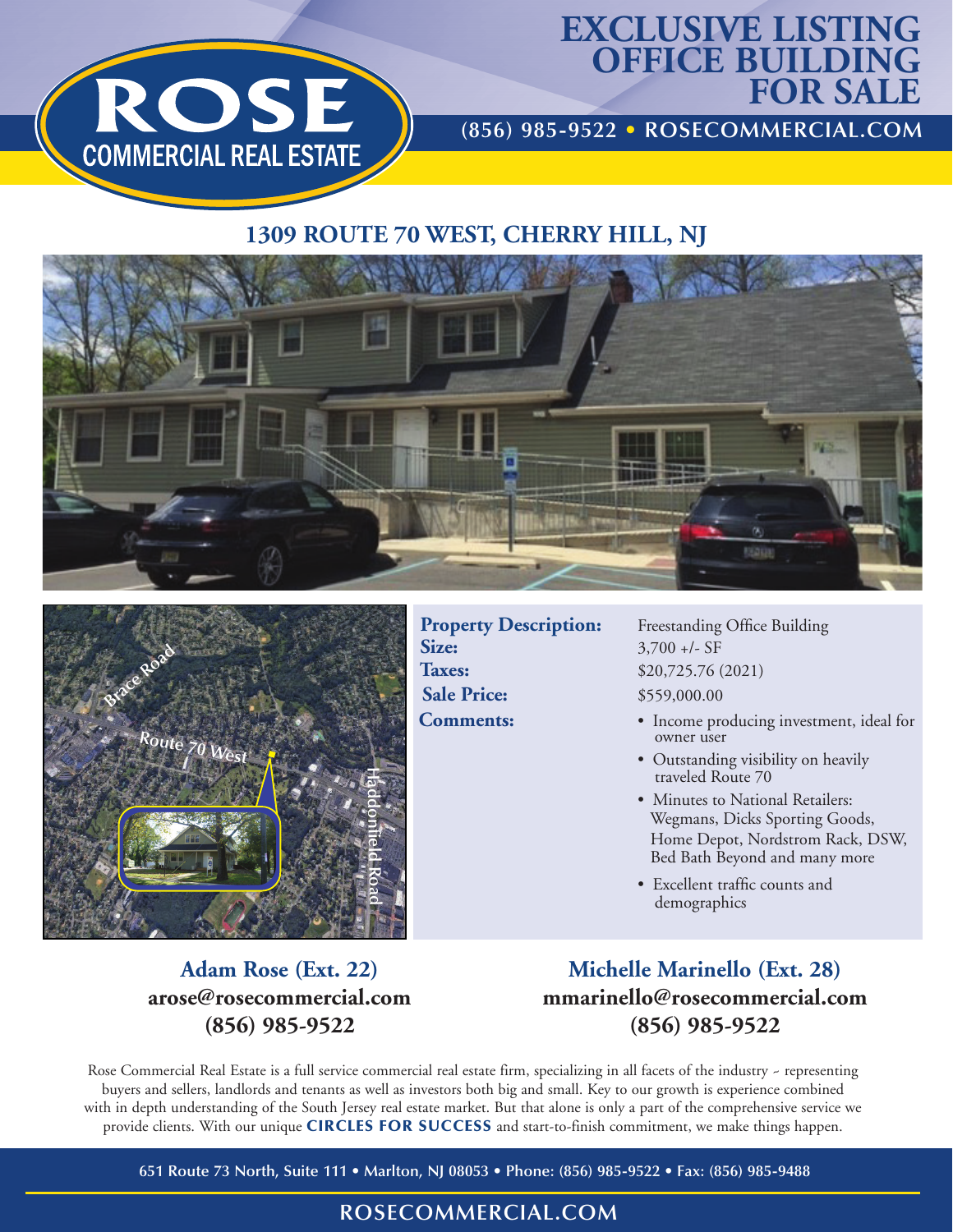

## **EXCLUSIVE LISTING OFFICE BUILDING FOR SALE**

**(856) 985-9522 • ROSECOMMERCIAL.COM**

## **First Floor Plan**



**651 Route 73 North, Suite 111 • Marlton, NJ 08053 • Phone: (856) 985-9522 • Fax: (856) 985-9488**

#### **ROSECOMMERCIAL.COM**